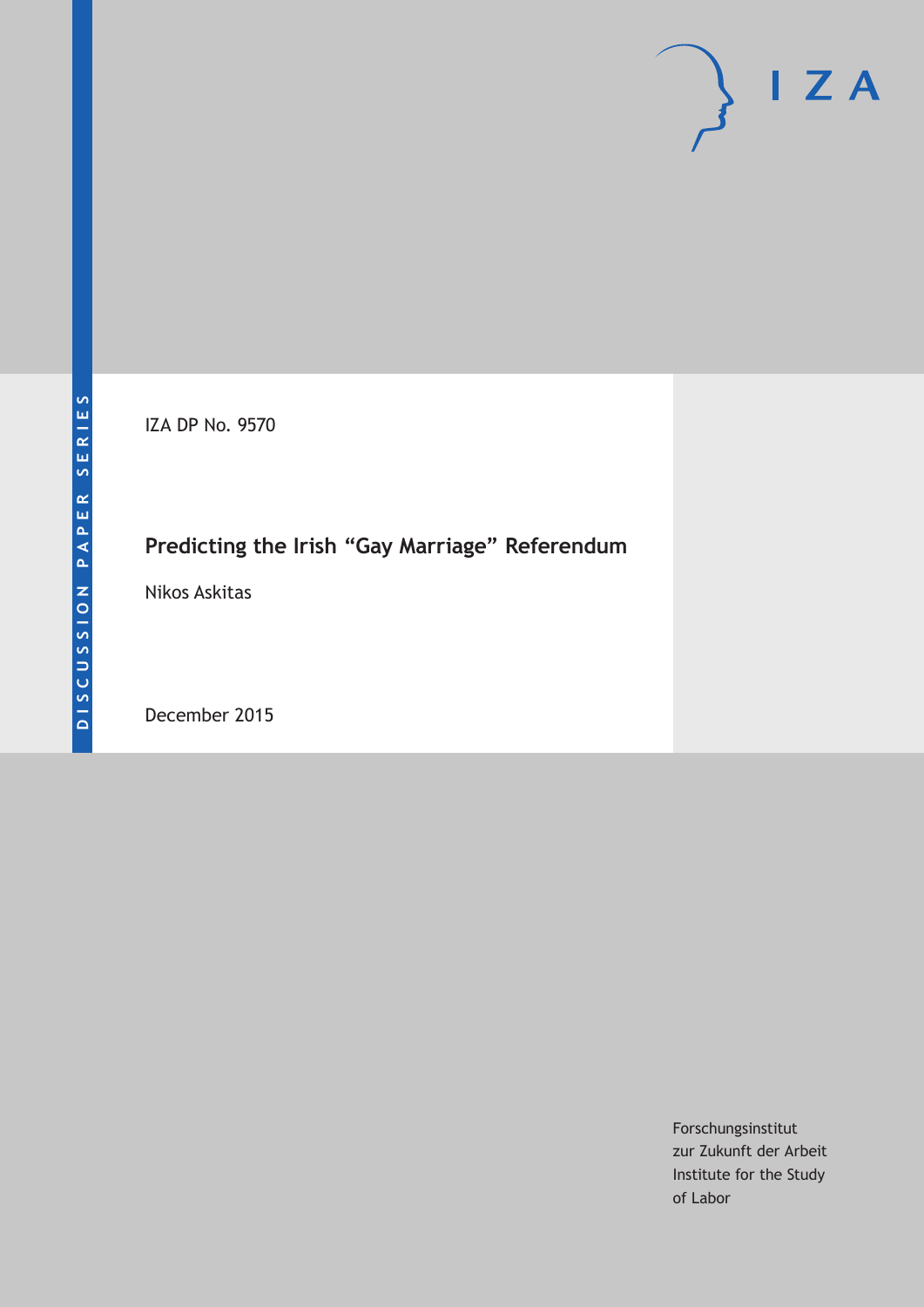# **Predicting the Irish "Gay Marriage" Referendum**

**Nikos Askitas**  *IZA* 

Discussion Paper No. 9570 December 2015

IZA

P.O. Box 7240 53072 Bonn Germany

Phone: +49-228-3894-0 Fax: +49-228-3894-180 E-mail: iza@iza.org

Any opinions expressed here are those of the author(s) and not those of IZA. Research published in this series may include views on policy, but the institute itself takes no institutional policy positions. The IZA research network is committed to the IZA Guiding Principles of Research Integrity.

The Institute for the Study of Labor (IZA) in Bonn is a local and virtual international research center and a place of communication between science, politics and business. IZA is an independent nonprofit organization supported by Deutsche Post Foundation. The center is associated with the University of Bonn and offers a stimulating research environment through its international network, workshops and conferences, data service, project support, research visits and doctoral program. IZA engages in (i) original and internationally competitive research in all fields of labor economics, (ii) development of policy concepts, and (iii) dissemination of research results and concepts to the interested public.

IZA Discussion Papers often represent preliminary work and are circulated to encourage discussion. Citation of such a paper should account for its provisional character. A revised version may be available directly from the author.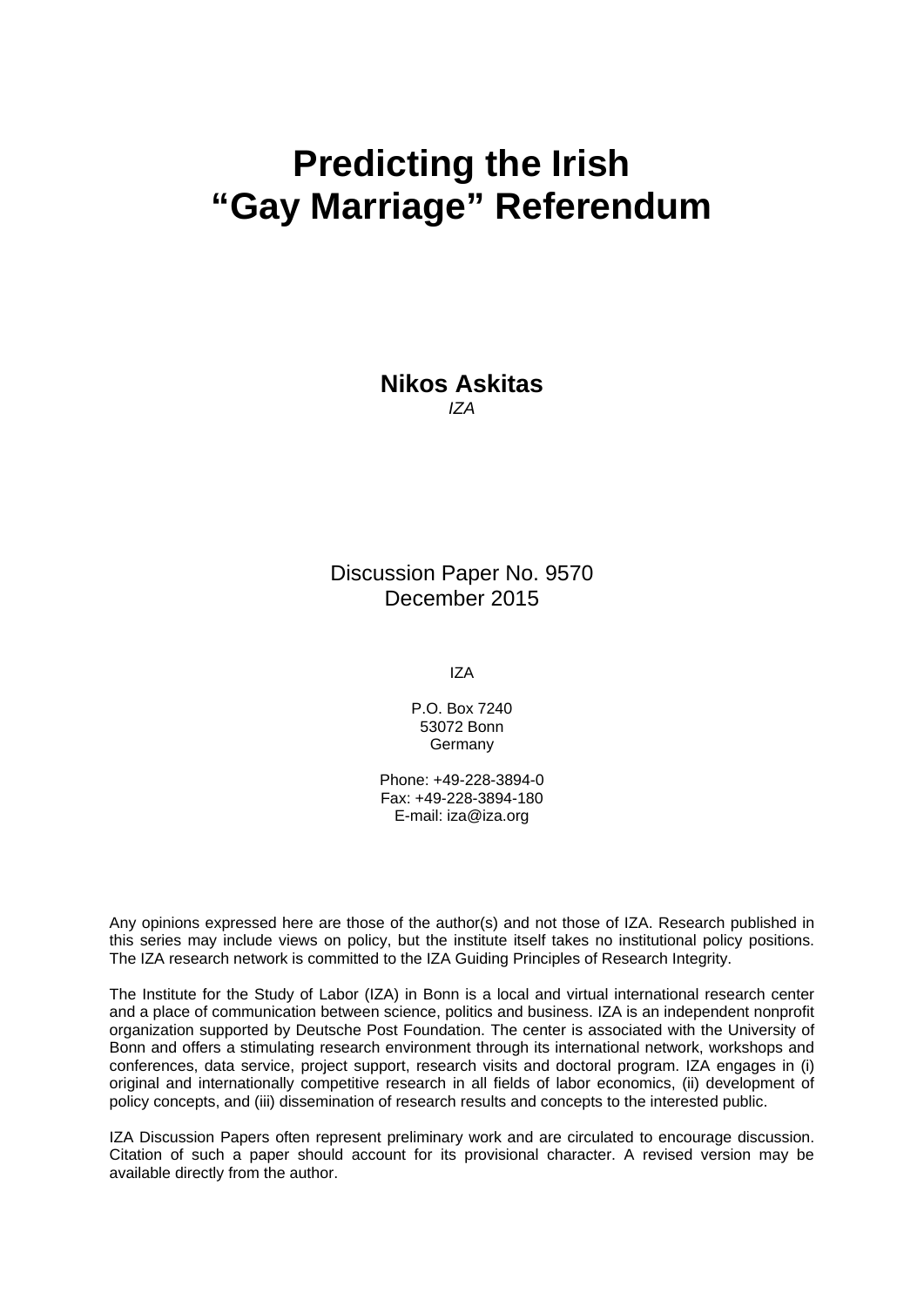IZA Discussion Paper No. 9570 December 2015

# **ABSTRACT**

# **Predicting the Irish "Gay Marriage" Referendum\***

On February 20 2015 Irish Premier Enda Kenny confirmed that a "yes-no" referendum on same sex marriage would be held on May 22 of the same year. A yes vote would legalise same sex marriage in Ireland. As the Irish premier put it, the vote was about "tolerance, respect and sensitivity". The electoral outcome turned out to be 62.07% for the yes vote with voter turnout at 60.52% of the registered voters. Ireland thus became the first country in the world to legalise same sex marriage through a popular vote. Using hourly Google Search data one week prior to the Irish Referendum of May 22 2015 and a simple ratio of "vote yes" to "vote no" searches I demonstrate how the outcome could have been predicted on the nose. The method is used here successfully for the second time and is so far as I know the only one which forecasts popular vote with Google Search.

JEL Classification: D72, G34

Keywords: referendum, predicting, Google Trends, Google Search, complexity, behaviour, data science, computational social science, complex systems

Corresponding author:

 $\overline{\phantom{a}}$ 

Nikos Askitas Institute for the Study of Labor (IZA) Schaumburg-Lippe-Strasse 5-9 53113 Bonn Germany E-mail: askitas@iza.org

<sup>\*</sup> I would like to thank the Google Trends Team at Google for their help on every question I confront them with.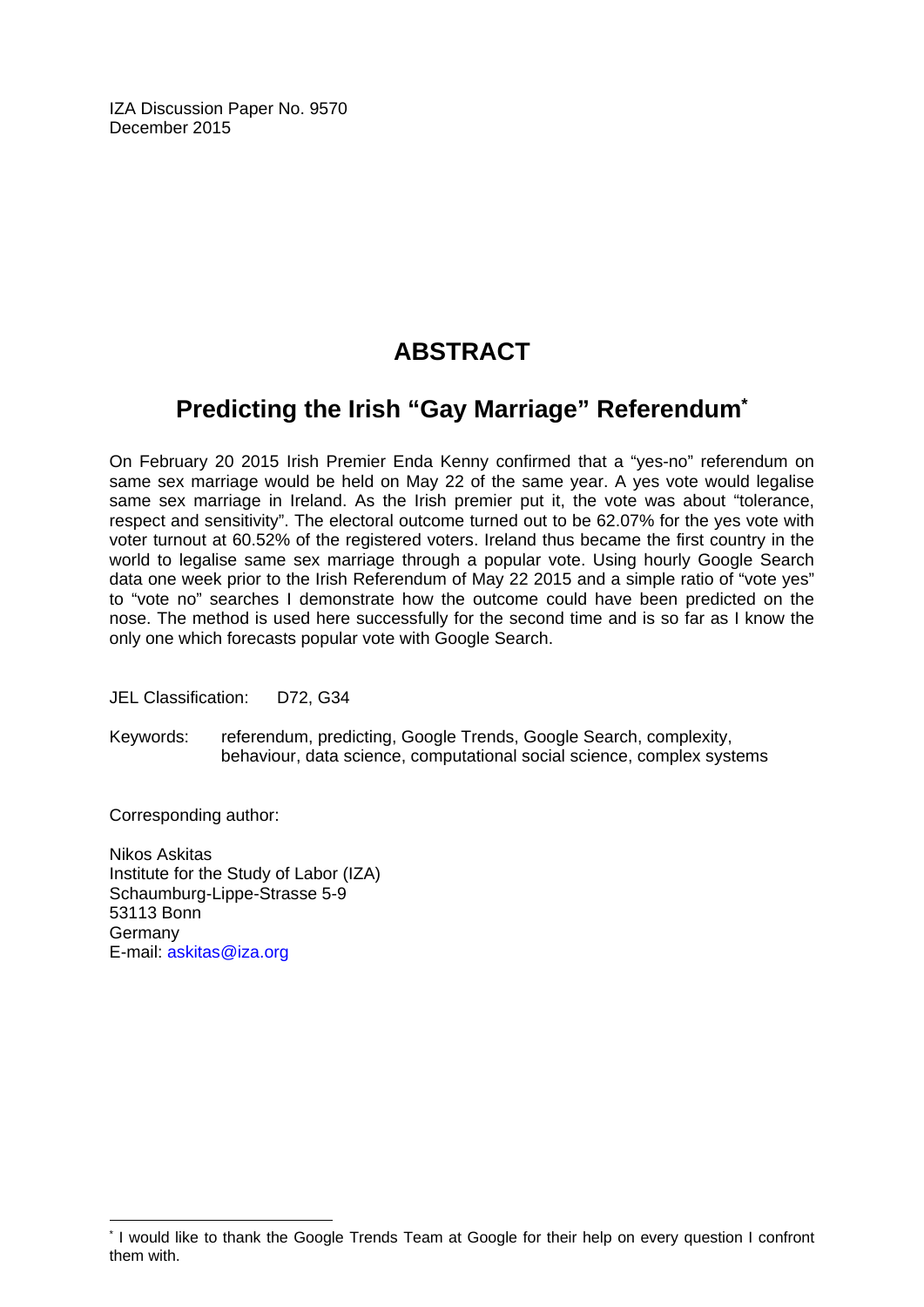# 2 N. ASKITAS

## 1. INTRODUCTION

In [Askitas](#page-6-0) [\(2015a\)](#page-6-0) I was able to perform a live nowcasting of the Greek yes-no referendum held on June 27 2015. It's outcome was surprising and traditional polls were unable to pick up the outcome. I was able to call the outcome live and well ahead of the exit polls. I subsequently applied the same method to nowcast housing prices as well in [Askitas](#page-6-1) [\(2015b\)](#page-6-1) with good results. While in the case of the Greek referendum I exploited the yes-no dichotomy in the case of housing prices I used the dichotomy of buy and sell to nowcast prices of "repeat house sales". In this note I would like to do the same exercise as in [Askitas](#page-6-0) [\(2015a\)](#page-6-0) for the Irish Referendum held May 22 of 2015. The methodology is the same, it is fairly simple but novel and I know of no other application of this type. It allows us to once again get the outcome on the nose and demonstrates that the power in predicting does not so much come from the method but from the data.

The formation of opinions and convictions and well as that of consensus and majority are highly endogenous processes were agents are driven by their tendency to be near some notion of the weighted average of their peers on the one hand and their desire to not completely surrender their individualism on the other. Norms, institutions and culture are confronted with feelings and emotions and mixed with cognitive shortcoming of psychological biases, within and among individuals' conflicts and centre stage advocacy they create a highly dynamic and complex system which offers itself to a new brand of social science the computational one. While we cannot necessarily predict the future of such systems we are sometimes able to observe their evolution as it occurs and this is what Google Trends provides us with: a way to gauge socioeconomic process in real time.

In this note I rewind reality (another of the nice properties Google Trends as a data provisioning tool shares with other digital recording devices) and replay the last week before the Irish referendum on gay marriage seeking to provide further support for my claim that popular vote is predictable (in the sense of nowcasting)<sup>[1](#page-3-0)</sup>.

The reader should be reminded<sup>[2](#page-3-1)</sup> that although three polls published on the weekend preceding Monday May 18 had the yes vote ahead, the situation was far from clear as the yes vote was weakening. A poll by Ipsos MRBI for the Irish Times had yes at 70%, Millward Brown for the Sunday Independent had it on 69% and a Red C poll for the Sunday Business Post had it 73% but taking into account the undecided the Millward Brown forecast was: yes at 53%, no at  $24\%$  and don?t know at  $23\%$  while in March, the figures were 66%,  $21\%$  and  $13\%$ respectively. The Ipsos figures were also recording a downwards trend for the yes vote. As we will see Google Trends shows us exactly were the rebound occurred for the the yes vote.

The rest of this note has a simple structure. In Section [2](#page-4-0) I discuss Google Trends as a data provisioning tool while in Section [3](#page-5-0) I discuss the methodology as well as the strengths and weaknesses of the identification strategy. In Section [4](#page-6-2) I discuss the approach and the result of

<span id="page-3-0"></span><sup>1</sup>Of course forecasting is self destructive as it is well know. As soon as we start using Google-Trends to monitor voter sentiment the actors of the voting process may well Google search in a strategic manner in an attempt to influence the vote. In this case of course we would simply get better volumes and more robust data provided all sides engage in "strategic" Google searching with the same intensity.

<span id="page-3-1"></span><sup>2</sup> See [www.theguardian.com.](http://www.theguardian.com/society/2015/may/18/could-polls-be-wrong-irelands-gay-marriage-referendum-vote-same-sex)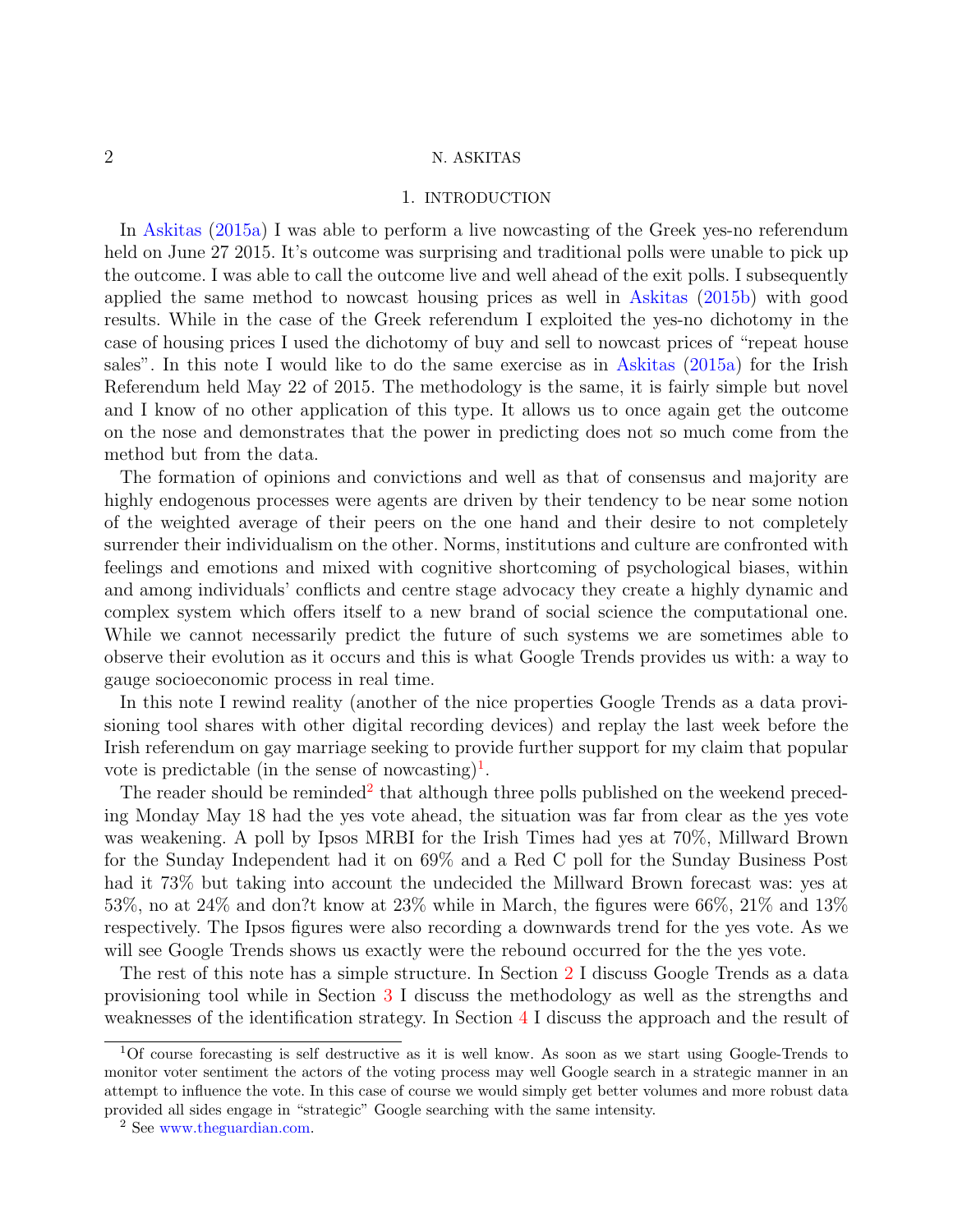the nowcasting and finally I discuss conclusions in Section [5.](#page-6-3)

#### 2. DATA

<span id="page-4-0"></span>Google Trends data<sup>[3](#page-4-1)</sup> is relative data. Within an aggregation time unit i (which can be a hour, a day or a week) we take the number  $x_i$  of searches which include our keyword of interest x and divide that by the total number of searches  $T_i$  in the same aggregation time unit i, so that we form  $x_i/T_i$ . Moreover if we are observing a certain time period (which can be seven days for hourly data, three months for daily data and everything since 2004 for weekly data) then  $i = 1 \dots n$  for some  $n (n = 7 \times 24)$  in case of hourly data or about  $3 \times 30$  in case of daily or the number of weeks since 2004 in case of weekly data). If then  $M_n = \max_{i=1...n} \{x_i/T_i\}$  then the time series we get from Google is:

$$
G_i(\mathbf{x}) = \frac{100 \cdot x_i}{T_i \cdot M_n}
$$

<span id="page-4-2"></span>or setting  $c_n = 100/M_n$ 

$$
G_i(\mathbf{x}) = \frac{x_i}{T_i} c_n. \tag{2.1}
$$

Google uses undisclosed, proprietary algorithms to classify and group searches into categories such as Travel, Real Estate, Business, Health etc. The final piece of Google trends nomenclature we need to explain in order to proceed with the description of the data is the exclusion mechanism. One can ask for all searches containing a certain keyword without searches which contain certain others; up to 30 keywords can be excluded. For examples drawing the time series for " $x - y_1 \cdots - y_{30}''$  will produce the relative volumes of all searches which contain the word x without those that contain any of  $y_1, \dots, y_{30}$ .

In [Askitas](#page-6-0) [\(2015a\)](#page-6-0) I simply looked at searches containing yes and those containing no to successfully and precisely nowcast the Greek Referendum of July 5 2015. I used the exclusion mechanism to break down such searches and could see that all other keywords involved were in accordance with voter intent and hence such searches had to have been made by people seeking like-minded ones and respective rallies to join. The extreme polarisation and the fact that this was a singular societal event made that identification problem easy. For the Irish case it is somewhat different but not hopeless. I look at two kinds of searches:

"vote  $yes''$  and "vote  $no''.$ 

Assuming for a minute that these types of searches are faithful proxies of the respective voter intent we can get shares of yes and no intentions among those who are active on Google. The time series I look at are depicted in Figure [1.](#page-5-1)

<span id="page-4-1"></span><sup>&</sup>lt;sup>3</sup>The description of the Google Trends data here draws from from the data section of [Askitas](#page-6-0) [\(2015a\)](#page-6-0) and is provided for completion and the convenience of the reader.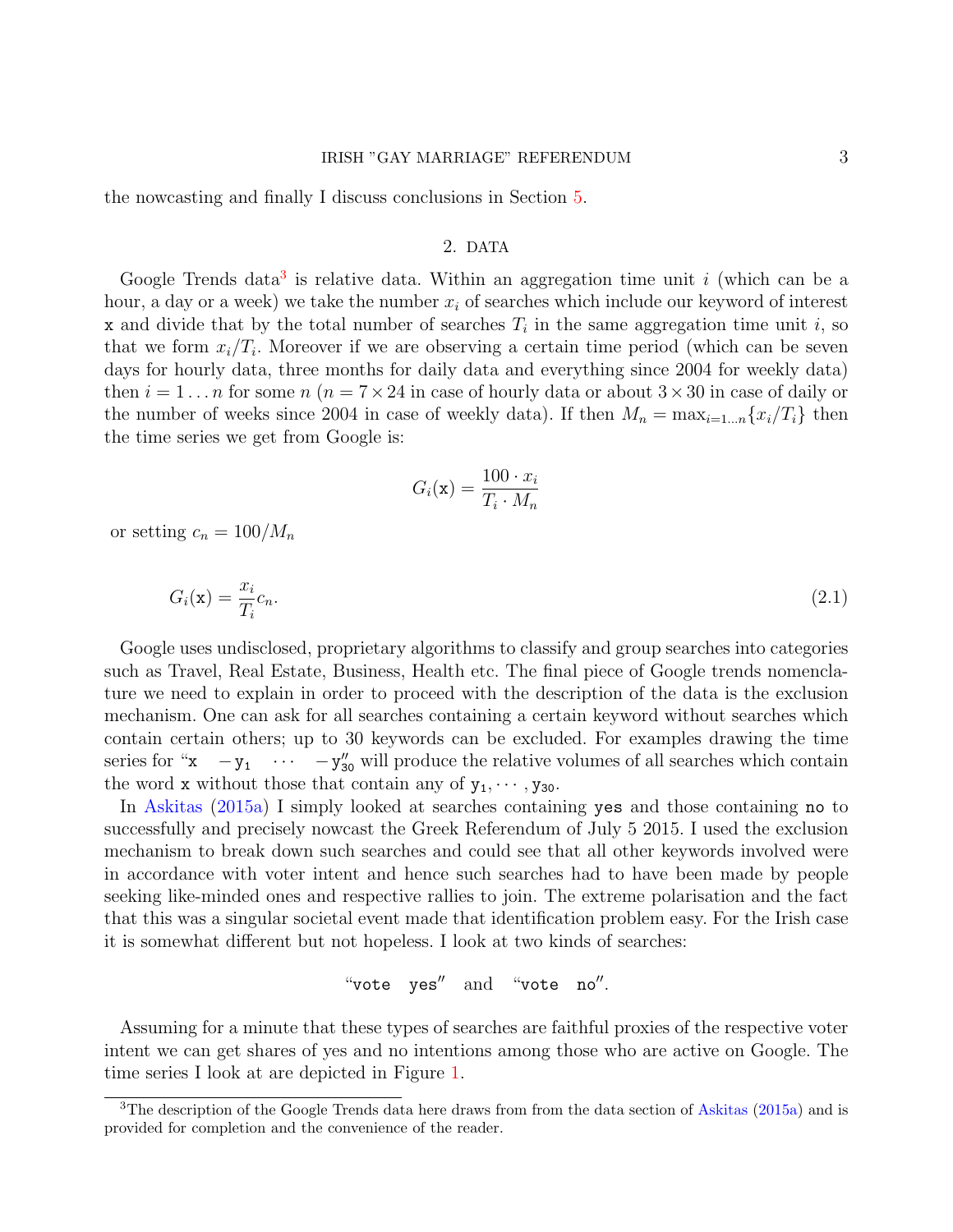#### 4 N. ASKITAS



<span id="page-5-1"></span>FIGURE 1.— The Irish referendum week on Google Trends. Hourly earches for "vote yes" and "vote no" are proxies for voter intent.

The hourly time series is published in 7-day segments. Data Source: Google Trends (<www.google.com/trends>).

Search intensities are vulnerable to ambient search noise and shocks from irrelevant keywords in other words from random variation of the denominator in equation [\(2.1\)](#page-4-2) hence I will be looking at the "yes to no ratio" just like I did in [Askitas](#page-6-0) [\(2015a\)](#page-6-0). In other words the series that I will form is the point-wise ratios of the "vote yes" and "vote no" series and from that actual shares. This series has the advantage that it equals the ratio of the absolute number of yes searches to the absolute number of no searches in other words it is no longer vulnerable to the denominator of equation [\(2.1\)](#page-4-2). The yes to no ratio series and its twelve week moving average are depicted in Figure [2.](#page-7-0)

#### 3. METHODOLOY AND IDENTIFICATION

<span id="page-5-0"></span>By taking the ratio  $y/x$  of the search intensities of two tokens (y=yes and x=no) I convert two relative Google search intensity ratios (for the two options of a dichotomy) to one ratio of the absolute number of searches of the two options. Since the space of decisions consists of these two option we can now get shares of the two options in the space of those agents that are active on Google by simply taking  $y/(x + y)$ . Granted that we do not see those that may not "reveal" their "preference" on Google but these unknowns make this paper an empirical one. A possible underrepresentation of one option is quite likely related to a following of lesser conviction and is hence not detrimental to our method.

The core difficulty consists of making sure that the searches we choose are indeed proxies for voter intent. In the Irish case this is not as easy to check by inspection as it was in [Askitas](#page-6-0)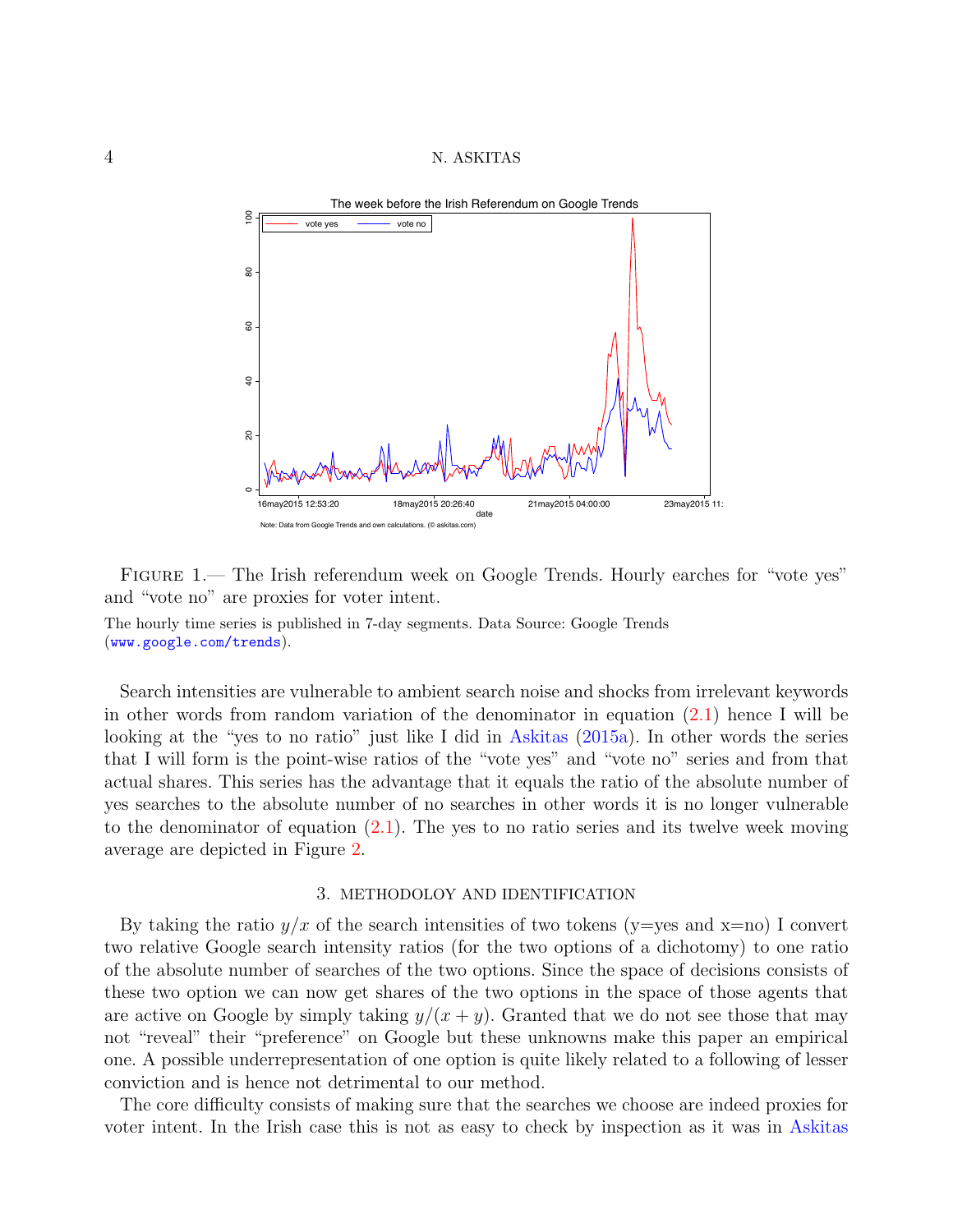### IRISH "GAY MARRIAGE" REFERENDUM 5

[\(2015a\)](#page-6-0). The fact that the Irish referendum had two unrelated questions made it even more difficult. The Irish had to vote yes or no on the gay marriage question but also yes or no for reducing the age of eligibility to run for president from 35 to 21. Nonetheless what saves the day is that the gay marriage dilemma is way more engaging than the age of presidential candidate.

It is a matter of coincidence, luck and circumstance whether or not one can identify keywords that represent an opinion in Google search. In the case of a dichotomy such as a referendum it would appear as though simply taking the words "yes" or "no" ought to be enough. The closer we get to voting day the more these searches are not irrelevant random ones but related to the vote and representative of voter intent. The residual searches of random yes and no searches ought to be evenly distributed and get smaller and smaller as we approach a singular event as a referendum and ought to have a smaller and smaller footprint in the estimation error. As we will see such is the case indeed.

## 4. CALLING THE OUTCOME

<span id="page-6-2"></span>Figure [2](#page-7-0) depicts hourly data and 24 hour moving average data of the percentage of searches containing "vote yes" over all the searches containing either "vote yes" or "vote no". In other words the percentage of "yes" in the space of "yes or no". The horizontal line is draw at 62.07% which is the final outcome for the yes vote while the vertical line is drawn at 20:00hrs UTC on the evening voting ended. Two things jump out of the graph. The first one is that up until the late evening of May 18 the two votes as proxied by the search data were both at about 50%. The second is that late in the evening of May 21 the moving average jumped above the final outcome.

### 5. CONCLUSIONS

<span id="page-6-3"></span>Provided an identification strategy exists and can be checked by some means, either in a more vague way as here where I look at "vote yes" or "vote no", or explicitly by braking down the searches using the exclusion mechanism as in [Askitas](#page-6-0) [\(2015a\)](#page-6-0), predicting the outcome of a referendum with Google Trends in a country like Greece (with internet penetration at 58%) or Ireland (with penetration 82%) is feasible and in fact the method I present returns eerily precise results even when traditional polling does not pick up the outcome. The difference between a classical survey and Google search (which I view as a continuous irregular panel survey of utterances) is that in the former a question is well posed but the answer may be misleading as the voter may answer strategically refusing to reveal her true preferences while in Google search the voter reveals the true answers which are however not always easy to match to the question of interest. Nonetheless Google Trends is an invaluable tool for getting information as it is happening and social science without it will soon be unthinkable.

#### REFERENCES

<span id="page-6-1"></span><span id="page-6-0"></span>Askitas, N. (2015a): "Calling the Greek Referendum on the Nose with Google Trends," SSRN.  $-(2015b)$ : "Trend-Spotting in the Housing Market," IZA Discussion Paper Series, DP 9427.